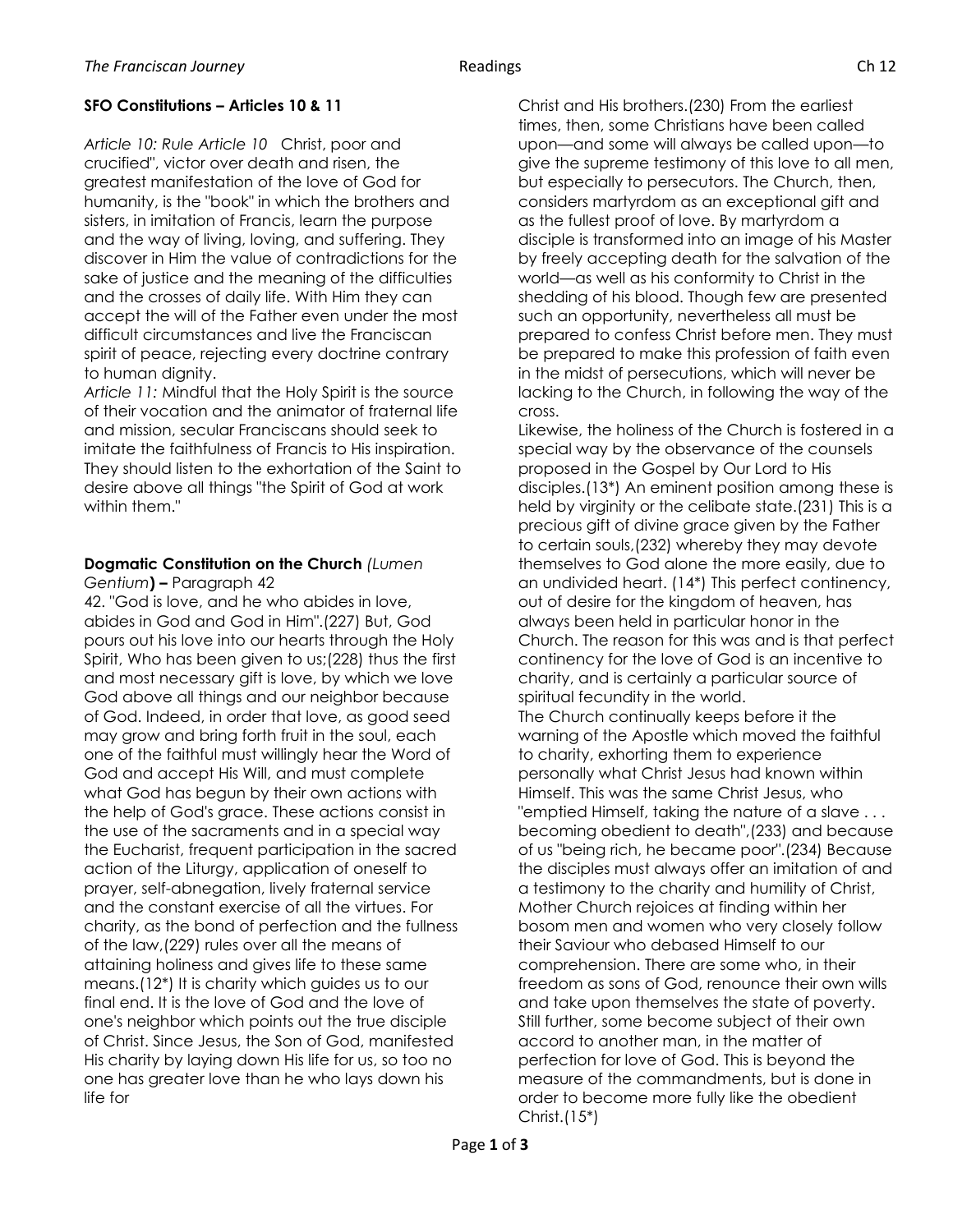Therefore, all the faithful of Christ are invited to strive for the holiness and perfection of their own proper state.

Indeed they have an obligation to so strive. Let all then have care that they guide aright their own deepest sentiments of soul. Let neither the use of the things of this world nor attachment to riches, which is against the spirit of evangelical poverty, hinder them in their quest for perfect love. Let them heed the admonition of the Apostle to those who use this world; let them not come to terms with this world; for this world, as we see it, is passing away.(235)(16\*)

## **Francis of Assisi - The Saint –** *Admonition I* **–** pp. 128-129

A medieval admonition was more than a warning or a calling to mind; it had more of a religious sense in which a biblical passage or image was presented and, in light of it, a practical application was made. Thus these twenty-eight teachings of Francis offer insights into his biblical thought and the ways in which he translated them into the ordinary experiences of daily life. Although some of these pieces offer clues as to their composition or deliverance, they are difficult to date. The five manuscript collections of the thirteenth century contain only one consistent document: the following twenty eight pieces of admonitions. This attests to their importance in the early Franciscan tradition and to their place as Francis' "Canticle of Minority."

The Lord Jesus says to his disciples: *I am the way, the truth and the life; no one comes to the Father except through me. If you knew me, you would also know my Father; and from now on, you do know him and have seen him. Philip says to him: Lord, show us the Father and it will be enough for us. Jesus says to him: Have I been with you for so long a time and you have not known me? Philip, whoever sees me sees my Father as well*. The Father dwells in *inaccessible light, and God is spirit*, and *no one has ever seen God*. Therefore He cannot be seen except in the Spirit *because it is the Spirit that gives life; the flesh has nothing to offer*. But because He is equal to the Father, the

Son is not seen by anyone other than the Father or other than the Holy Spirit.

All those who saw the Lord Jesus according to the humanity, therefore, and did not see and believe according to the Spirit and the Divinity that He is the true Son of God were condemned. Now in the same way, all those who see the sacrament sanctified by the words of the Lord upon the altar at the hands of the priest in the form of bread and wine, and who do not see and believe according to the Spirit and the Divinity that it is truly the Body and Blood of our Lord Jesus Christ, are condemned. [This] is affirmed by the Most High Himself Who says: *This is my Body and the Blood of my new covenant [which will be shed for many]* and *Whoever eats my flesh and drinks my blood has eternal life*. It is the Spirit of the Lord, therefore, That lives in Its faithful, That receives the Body and Blood of the Lord. All others who do not share in this same Spirit and presume to receive Him eat and drink judgment on themselves. Therefore: children, *how long will you be hard of heart*? Why do you not know the truth and believe *in the Son of God*? Behold each day He humbles Himself as when He came *from the royal throne* into the Virgin's womb; each day He Himself comes to us, appearing humbly; each day He comes down *from the bosom of the* Father upon the altar in the hands of a priest. As He revealed Himself to the holy apostles in true flesh, so He reveals Himself to us now in sacred bread.

And as they saw only His flesh by an insight of their flesh, yet believed that He was God as they contemplated Him with their spiritual eyes, let us, as we see bread and wine with our bodily eyes, see and firmly believe that they are His most holy Body and Blood living and true. And in this way the Lord is always with His faithful, as He Himself says: *Behold I am with you until the end of the age*.